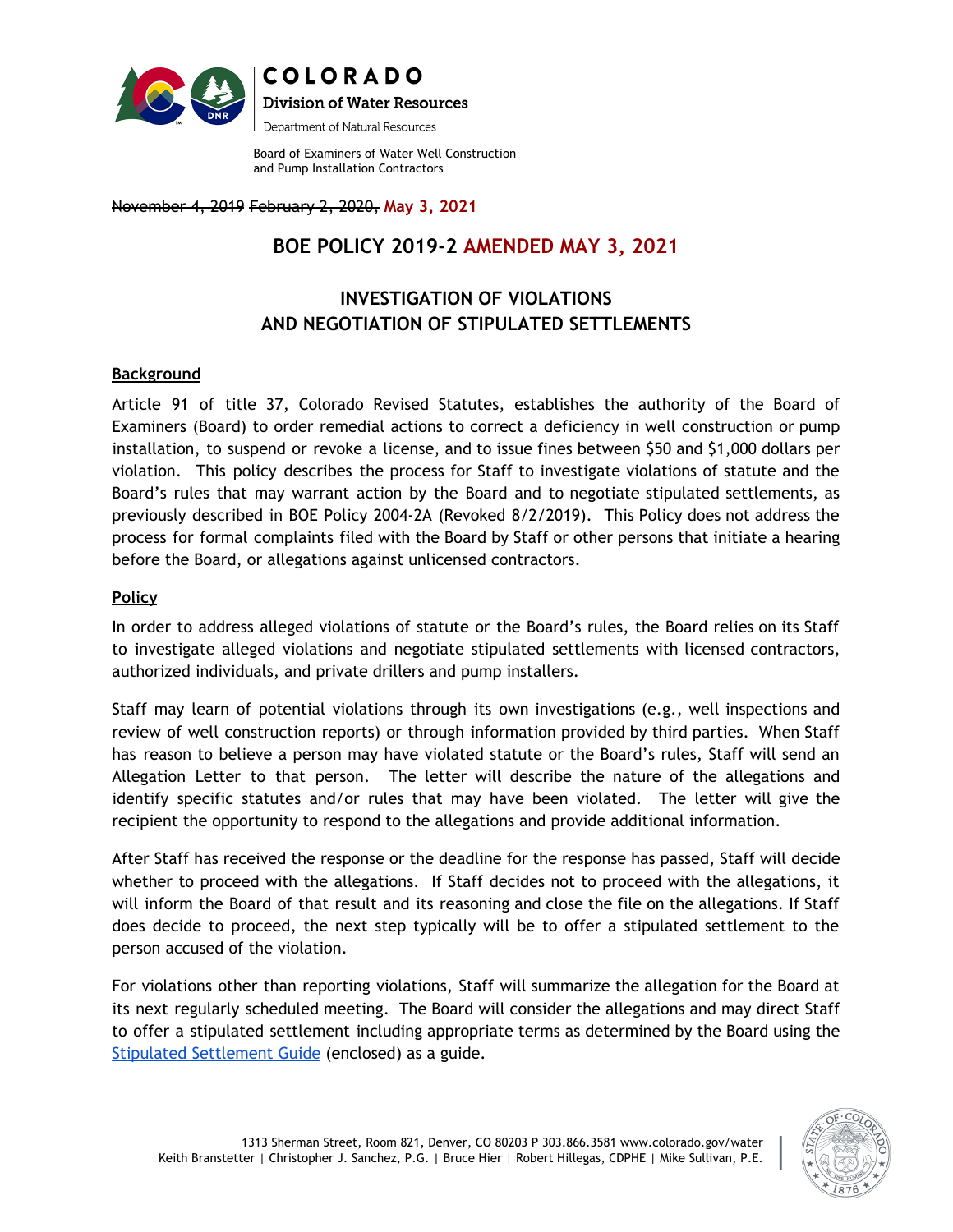BOE Policy 2019-2 Amended May 3, 2021 November 4, 2019 February 3, 2020 May 3, 2021 page 2

For reporting violations (i.e., late reports, or failure to submit/withheld reports) **and failure to provide advance notification violations**, Staff will offer a stipulated settlement to the person accused of the violation pursuant to the Stipulated Settlement Guide without prior Board direction. Staff, however, may ask for specific direction from the Board on these violations when appropriate.

The Stipulated Settlement Guide will be used by the Board to provide a basis for offering terms of a stipulated settlement. As described in the Stipulated Settlement Guide, repeat violations of a statute or Board rule within a four-year period based on the date of settlement or order of the Board following a hearing will result in increased penalties for subsequent violations. The penalties described in the Stipulated Settlement Guide are to be used as guidelines only, and the Board may choose to offer settlement terms other than those described in the Stipulated Settlement Guide depending on the specific facts of a particular allegation. The Stipulated Settlement Guide is not meant to address every potential violation. As directed by the Board, the stipulated settlement offer may also include required remedial actions to correct deficiencies in well construction, including repair or abandonment of the well or non-destructive investigations.

Although acceptance of a Stipulated Settlement by the person accused of the violation is a final resolution of the particular alleged violations, it does not preclude the Board from taking further actions on any other violation of statute or Board rules not specifically described in the stipulated settlement. The person accused of the violation is not required to accept the terms of the stipulated settlement offer, and is entitled to a hearing before the Board on the allegations if the stipulated settlement offer is rejected. If any allegation proceeds to a hearing before the Board and the Board determines that a violation has occurred, the Board may impose fines different from those offered in the stipulated settlement or outlined in the Stipulated Settlement Guide.

An offer of stipulated settlement is not required, and some violations may warrant the initiation of a hearing on the allegation (particularly when revocation or suspension of a license may be appropriate), civil actions in the district courts, or criminal sanctions.

#### **Approval**

This policy can only be modified or revoked in writing by the Board of Examiners of Water Well Construction and Pump Installation Contractors.

Approved \_\_\_\_\_\_\_\_ May 3, 2021

Kuil Brensetetter

Keith Branstetter, Chairperson Board of Examiners of Water Well Construction and Pump Installation Contractors

| Enclosure:      | Stipulated Settlement Guide November 4, 2019 February 3, 2020                     |
|-----------------|-----------------------------------------------------------------------------------|
| Policy History: | First Approved: November 4, 2019                                                  |
|                 | Amended - Stipulated Settlement Guide only: February 3, 2020                      |
|                 | Amended to allow Staff to offer Stipulated Settlements Failure to Provide Advance |
|                 | Notice without prior Board direction                                              |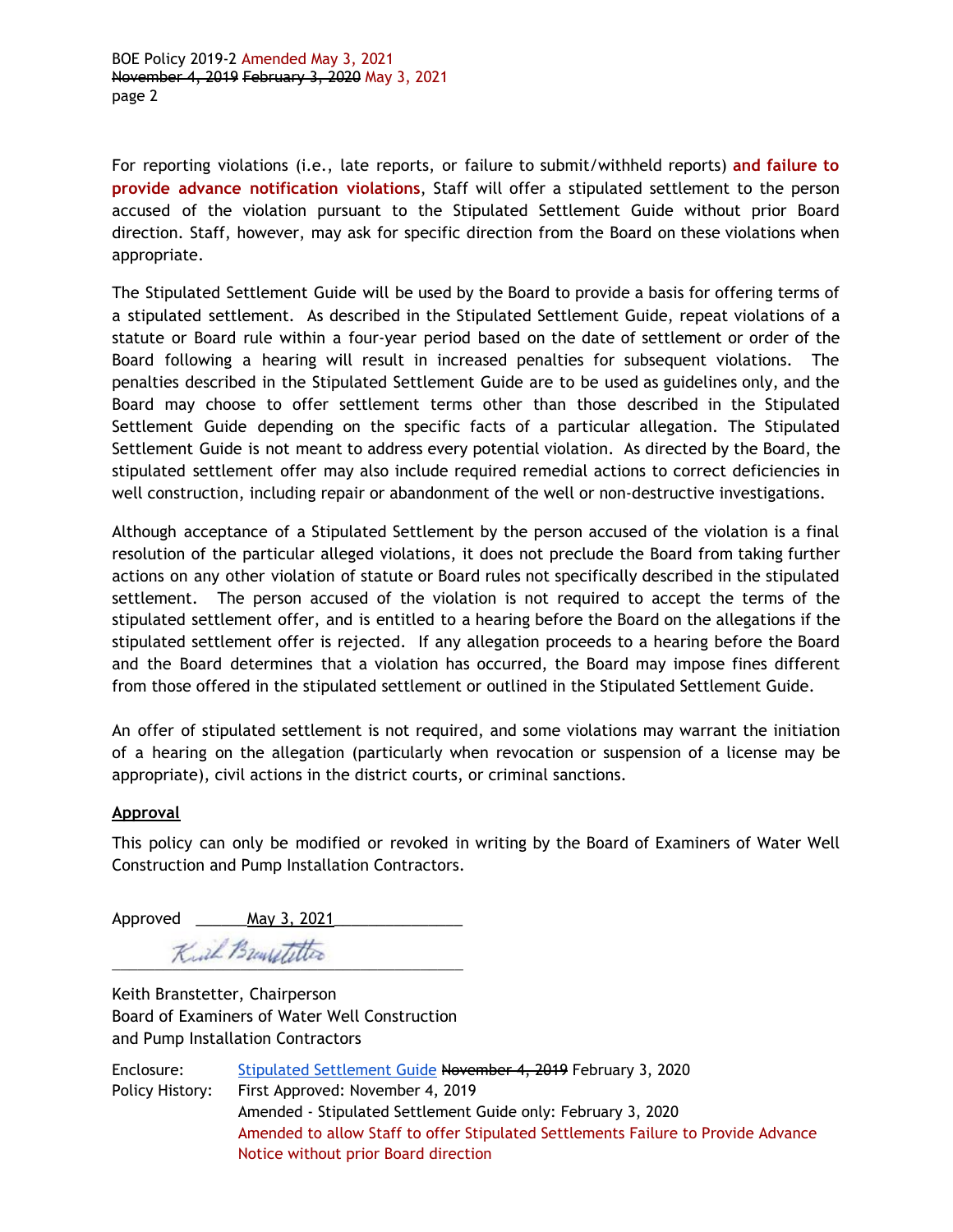| <b>Stipulated Settlement Guide</b>                                                                                                                                    |  | February 3, 2020 |  |  |
|-----------------------------------------------------------------------------------------------------------------------------------------------------------------------|--|------------------|--|--|
| The settlement guide presented below provides a general range for penalties for common violations. The Board or Board Staff, at their discretion, may                 |  |                  |  |  |
| modify the amount or waive any penalty depending upon the specific circumstances of the violation. Application fees are not penalties.                                |  |                  |  |  |
|                                                                                                                                                                       |  |                  |  |  |
|                                                                                                                                                                       |  |                  |  |  |
| <b>REPORTING VIOLATIONS</b>                                                                                                                                           |  |                  |  |  |
| Not automatically compounded based on repeat violations                                                                                                               |  |                  |  |  |
| <b>LATE REPORT</b>                                                                                                                                                    |  | \$200            |  |  |
| (60 days to 6 months after construction or permit expiration date)                                                                                                    |  |                  |  |  |
|                                                                                                                                                                       |  |                  |  |  |
| FAILURE TO SUBMIT A REPORT OR WITHHELD REPORTS                                                                                                                        |  | \$500            |  |  |
| (More than 6 months after the date required by Rule 17)                                                                                                               |  |                  |  |  |
| (Penalty will be reduced to \$400 if the report is produced along with the stipulated settlement)                                                                     |  |                  |  |  |
| (Penalty will be waived for all reports that should have been submitted prior to November 4, 2017)                                                                    |  |                  |  |  |
|                                                                                                                                                                       |  |                  |  |  |
|                                                                                                                                                                       |  |                  |  |  |
|                                                                                                                                                                       |  |                  |  |  |
| PERMIT COMPLIANCE VIOLATIONS                                                                                                                                          |  |                  |  |  |
| Repeat violations will be calculated as the product of the violation penalty times the number of same (or similar) violations within a four year period (\$1,000 max) |  |                  |  |  |
|                                                                                                                                                                       |  |                  |  |  |
| FAILURE TO PROVIDE ADVANCE NOTIFICATION (NOT AUTOMATICALLY COMPOUNDED)                                                                                                |  | \$50             |  |  |
| WELL CONSTRUCTION, DEEPENING, OR PUMP INSTALLATION WITHOUT A VALID WELL PERMIT                                                                                        |  | \$400            |  |  |
|                                                                                                                                                                       |  |                  |  |  |
| KNOWINGLY CONSTRUCTING, DEEPENING OR INSTALLING A PUMP IN A WELL WITHOUT A VALID WELL PERMIT                                                                          |  | \$1,000          |  |  |
|                                                                                                                                                                       |  |                  |  |  |
| WELL CONSTRUCTED TO WITHDRAW FROM AN UNAUTHORIZED INTERVAL                                                                                                            |  | \$400            |  |  |
|                                                                                                                                                                       |  |                  |  |  |
| WELL CONSTRUCTED TO WITHDRAW FROM MORE THAN ONE AQUIFER                                                                                                               |  | \$500            |  |  |
|                                                                                                                                                                       |  |                  |  |  |
| PUMP EXCEEDS PERMITTED RATE                                                                                                                                           |  | \$400            |  |  |
|                                                                                                                                                                       |  |                  |  |  |